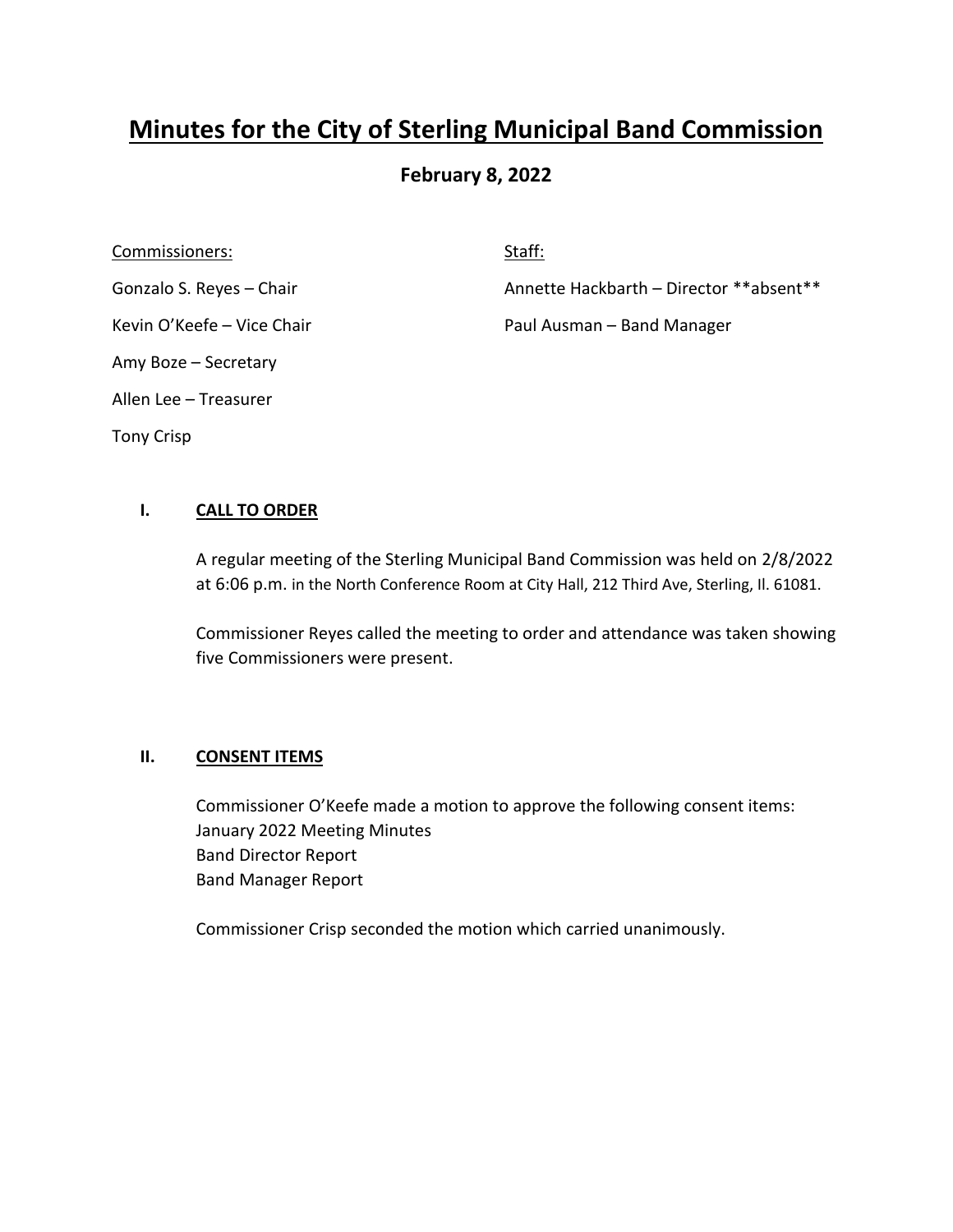## **III. FINANCIAL REPORT**

Commissioner Lee presented the Financial Report showing:

|                                | <b>Budget</b> | Actual       |
|--------------------------------|---------------|--------------|
| Personnel:                     | \$61,000      | \$46,495.00  |
| <b>Materials and Services:</b> | \$39,038      | \$30,956.48  |
| Capital Expenses:              | \$9,050       | \$5,282.55   |
| Revenue:                       | \$91,294.00   | \$103,578.85 |

Commissioner Lee gave the financial report as shown above and stated that after open POs were paid the working balance for the rest of the fiscal year would be around \$16,000. The increase to the revenue line was due to receipt of additional State Replacement.

Commissioner O'Keefe made a motion to receive the report. It was seconded by Commissioner Crisp and carried unanimously.

Commissioner Lee submitted the 2022-23 budget to the City Council. It is balanced and he was complimented on the Band's and Commission's fiduciary responsibility.

## **IV. COMMENTS FROM THE PUBLIC**

No requests were made by members of the public for comment.

## **V. OLD BUSINESS**

Preparations for the 2022 Spring concert are under way as detailed in the Director's report.

Commissioner O'Keefe made a motion to approve stipends of \$1,000 for Dr. Tony Marinello, and \$600 for Jonathan Lauff to serve as guest conductors during the 2022 Summer season. It was seconded by Commissioner Lee and carried unanimously.

Band Manager Ausman has contacted City Manager Shumard to clarify what items will be going forward in the Central Park renovations. Mr. Shumard reported that the only items on the agenda for this year are the concession stand, splash pad, lighting, and ellipse around the park. The sun shades and food truck area are off the table completely. The concrete work for the bench seating area will be revisited next year.